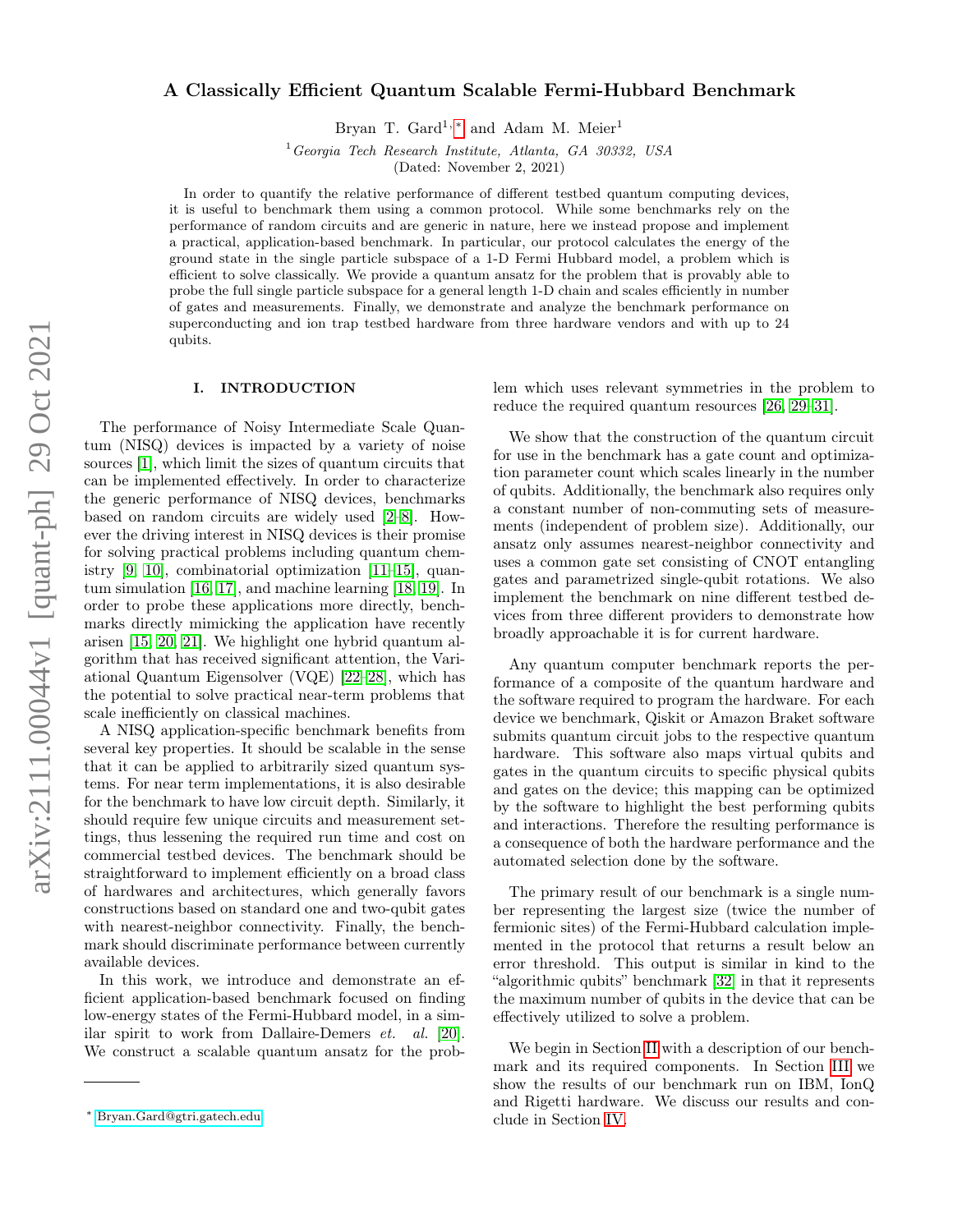# <span id="page-1-0"></span>II. BENCHMARK

While benchmarks like Randomized Benchmarking (RB) and Quantum Volume (QV) attempt to capture generic performance based on random circuits constructed within a rubric, it is also interesting to consider the performance of quantum devices based on their ability to solve practical and specific problems. We focus on the problem of finding the ground state of a physically relevant Hamiltonian, which is a common underlying task in NISQ applications. In particular, we choose the Hamiltonian for the 1-D Fermi-Hubbard model because of its simplicity and familiarity, as well as its symmetry properties which lead to simpler circuits. The general 1-D Fermi-Hubbard model is given by the equation,

<span id="page-1-1"></span>
$$
\hat{H} = -t \sum_{\langle i,j \rangle,\sigma} (\hat{a}_{i,\sigma}^{\dagger} \hat{a}_{j,\sigma} + \hat{a}_{j,\sigma}^{\dagger} \hat{a}_{i,\sigma}) + U \sum_{i} \hat{a}_{i,\uparrow}^{\dagger} \hat{a}_{i,\uparrow} \hat{a}_{i,\downarrow}^{\dagger} \hat{a}_{i,\downarrow},
$$
\n(1)

where  $\hat{a}_{i,\sigma}^{\dagger}$   $(\hat{a}_{i,\sigma})$  is the creation (annihilation) operator associated with site i and spin  $\sigma$ . We map this fermionic problem to a qubit problem by way of the Jordan-Wigner mapping, which directly maps spin orbitals to qubits while maintaining the anti-commutation rules of the original Hamiltonian [\[33\]](#page-7-5). This maps a problem defined for a L-site chain to  $N = 2L$  qubits (since each site has two spins).

Solving for the ground state of the generic Fermi-Hubbard Hamiltonian is computationally hard. A brute force classical solution for a 2-D grid based Fermi-Hubbard model requires diagonalization of a size  $2^{2n_x n_y} \times$  $2^{2n_x n_y}$  matrix, for  $n_x, n_y$  number of sites in the horizon-tal and vertical direction [\[34\]](#page-7-6). The model is analytically solvable in the limiting cases of  $\frac{U}{t} \to 0$  and  $\frac{U}{t} \to \infty$  and in the 1-D case using the Bethe ansatz, but general exact solutions are not known [\[35–](#page-7-7)[37\]](#page-7-8). Here, to further simplify the problem for current NISQ hardware and to make a more intuitive benchmark, we restrict our focus to the single particle ground state. In this regime, we can take  $U = 0$  without loss of generality because, for the single particle ground state, there are no possible interactions, and therefore Eq. [1](#page-1-1) is invariant to the choice of  $U$ . This choice leads to a simpler form for the Hamiltonian that can be solved exactly [\[38\]](#page-7-9). We further fix  $t = 1$  and choose open (non-periodic) boundary conditions.

Under these conditions, the analytic, single-particle ground state energy of the 1-D Fermi Hubbard model is,

$$
E_{gs} = 2\cos[L\pi/(L+1)],\tag{2}
$$

where  $L$  is the number of sites in the chain. This simple solution for the restricted problem gives an easy target for the benchmark at any length L. Note that considering  $U = 0$  was only a tool to clarify the ideal exact solution; for measurement of energies on hardware, states which are not only single particles are present due to noise. In order to capture these errors in the benchmark results and tie the benchmark implementation to the more general problem, we use the full hamiltonian with  $U = 2$ .

To test the ability of NISQ devices to find this target ground state, we employ the VQE algorithm. This algorithm relies on the fact that, for any parameterized quantum state  $\psi(\theta_i)$ , minimizing  $\langle \psi(\theta_i)|H|\psi(\theta_i)\rangle$  over  $\theta_i$ , bounds the ground state energy. If the parameterization allows for the creation of exactly the space of states allowed by the problem constraints, e.g., fixed particle number, then optimizing the energy in this way solves for a ground state subject to those constraints (there may be many due to degeneracy).

To implement the VQE algorithm we also need to specify an ansatz (sometimes also called a variational quantum circuit). For resource efficiency, we choose an ansatz which is built to enforce the symmetries in the Hamiltonian. Ansätze of this kind have been used in previous works related to symmetry preserving circuits for chemical ground states [\[26,](#page-7-1) [29,](#page-7-2) [37,](#page-7-8) [39,](#page-7-10) [40\]](#page-7-11). Our ansatz, de-picted in Fig. [1,](#page-2-0) is built from a single primitive gate,  $A$ , with a single parameter,  $\theta$ , where A has the following computational-basis matrix representation:

$$
A(\theta) = \begin{pmatrix} 1 & 0 & 0 & 0 \\ 0 & \sin \theta & \cos \theta & 0 \\ 0 & \cos \theta & -\sin \theta & 0 \\ 0 & 0 & 0 & 1 \end{pmatrix}.
$$
 (3)

Constructing an ansatz from this gate has several beneficial features. First, an ansatz built from parameterized SWAP-type gates naturally conserves particle number. In addition, when Eq. [1](#page-1-1) is mapped to qubit operators using a spin-block based Jordan-Wigner mapping, our ansatz also preserves spin projection. The ansatz also maps real states to real states, and we note that all ground states of our chosen problem are real valued. Since these symmetries are encoded into the ansatz, it fundamentally requires fewer quantum resources than a more general ansatz, e.g. Ref. [\[23,](#page-6-9) [41\]](#page-7-12). Since the problem of interest is a single particle ground state, we start with a single excited qubit and construct a simple ladderlike circuit for an arbitrary number of sites, as shown in Fig. [1.](#page-2-0) Intuitively, the proposed circuit can swap the initial single particle excitation into any qubit, controlled by the parameters  $\theta_i$  for qubit *i*.

In the standard gate set for quantum computing and for a generic input state, each A gate can be decomposed into 3 CNOT and 2 single-qubit gates, as shown in Fig. [2.](#page-2-1) However, since we always begin the benchmark circuit in a fixed initial state, we can make small simplifications to the general circuit, as shown in Figs. [7](#page-7-13) and [8](#page-8-0) in Appendix [A.](#page-7-14)

Based on these simplifications, the ansatz requires  $2L - 3$  CNOT gates and  $L - 1$  parameters for  $L \geq 2$ , the number of sites in the Fermi-Hubbard chain. Since the ansatz only requires 1-D nearest-neighbor connectivity, this gate count can be achieved by any device with nearest neighbor CNOT gates, avoiding the overhead frequently required to map arbitrarily connected circuits to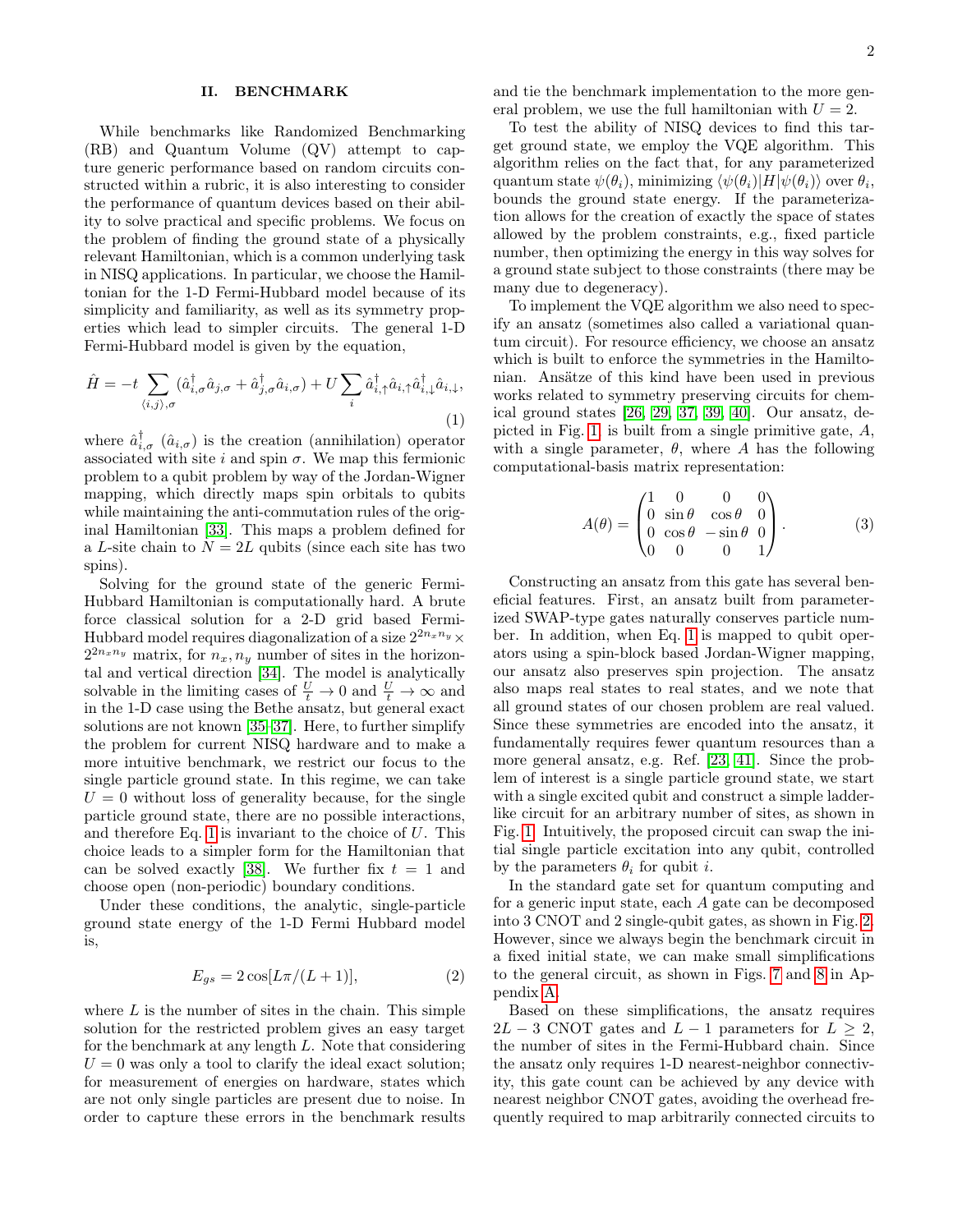

<span id="page-2-0"></span>FIG. 1. Circuit used to produce the single particle ansatz. Each A gate preserves particle number and spin projection. A gates are present on the top half of qubits and measurements are taken on all qubits.



<span id="page-2-1"></span>FIG. 2. Decomposition of the A gate in terms of elementary single and two-qubit gates.  $R_y(\phi) = \exp(-i\phi \sigma_y/2)$ .

a specific hardware connectivity. However, the benchmark also does not take advantage of arbitrary connectivity present in some quantum systems such as ion traps. Finally, we prove in Appendix [B](#page-8-1) that the ansatz can identify the single particle ground state for any L.

Fig. [4](#page-3-1) presents an example of the ansatze for  $L = 4$ . Notably, the circuit only fills the top half of the quantum register. This is a direct consequence of the single particle ground state necessarily having a spin projection value of  $s_z = \pm 0.5$ . Because we have mapped the original fermionic problem to qubit operators using the Jordan-Wigner mapping, and we have used a block-based spin encoding, the top half of qubits encodes spin up particles, while the remaining qubits encode spin down. The two choices of  $s<sub>z</sub>$  are degenerate with one another and are related by a simple bit flip operation on all qubits, so we need only generate one of these choices, and we choose the  $s_z = 0.5$  state. Note that the general Hamiltonian itself requires  $2L$  qubits to express, even though gates are only present on the first L qubits in our restricted problem. In our benchmark, we still choose to measure all 2L qubits to calculate the energy of the single particle state, and this choice means that measurement errors on the unused qubits still impact the result. In principle we could allow devices which employ mid-circuit reset to reset the empty qubits prior to measurement, but we do not use this in our benchmark. Writing the protocol in this way preserves our ability to extend the Hamiltonian to more than one particle without changing the construction. We further discuss extension of the benchmark to

more particles in Appendix [C.](#page-8-2)

The problem Hamiltonian, once mapped to qubit operators, can be written as a sum of Pauli strings. For instance, the Hamiltonian of the simplest case at  $L = 2$ is

$$
\hat{H} = IIII + \frac{1}{2}(IZIZ + ZIZI - IZYY - IZII - ZIII - IZXX - YYZI - IIIZ - IIZI - XXZI).
$$

For most devices, measuring any operators that contain  $X$  or  $Y$  requires that we rotate the qubits prior to a Z basis measurement. We can also group these strings into a small number of sets where all strings within each set commute with one another and therefore can be measured simultaneously. In this example case, we can group the Hamiltonian into five groups of terms given by,

$$
\hat{H} = H_0 + H_1 + H_2 + H_3 + H_4 \nH_0 = IIII + \frac{1}{2}(IZIZ + ZIZI - ZIII \n-IZII - IIZI - IIIZ) \nH_1 = -\frac{1}{2}IZXX \nH_2 = -\frac{1}{2}IZYY \nH_3 = -\frac{1}{2}YYZI \nH_4 = -\frac{1}{2}XXZI
$$

Note that this grouping is not unique and many other choices exist but do not change the resulting measurement of  $\langle H \rangle$ . In the general case, the Fermi-Hubbard Hamiltonian can always be measured with at most five commuting sets, independent of the problem size [\[34\]](#page-7-6). This, coupled with the linear scaling of qubits and gates for the ansatz, makes the benchmark both simple to implement at small sizes and simple to scale to larger sizes.

The motivating application for our benchmark is the use of the VQE hybrid algorithm in order to find minimum energy solutions on quantum hardware. To find the minimum energies, the algorithm optimizes a parameterized circuit (creating a parameterized state). While the VQE algorithm can in principle start with any seed parameters, we can assist it by pre-optimizing the parameters classically. In the case of the hardware devices tested, we do not actually perform the hybrid algorithm at all. Instead we only evaluate the energy of the preoptimized parameters. This choice reduces the computational (and monetary) cost of the benchmark, which is only formally dependent on the accuracy of the energy of the optimized parameters. Through comparison of the energy associated with the pre-optimized parameters with the ideal result, we can show that the preoptimization does not appreciably impact the benchmark results: the maximum energy difference we find in this comparison is  $2.946 \times 10^{-10}$  at  $(L = 12)$ . This demonstrates that the VQE algorithm itself along with classical optimization is able to very accurately find the desired minimal energy states and does not limit the benchmark results we report.

In Fig. [3](#page-3-2) we show an example of the convergence behavior of the full VQE algorithm over 20 steps using IBM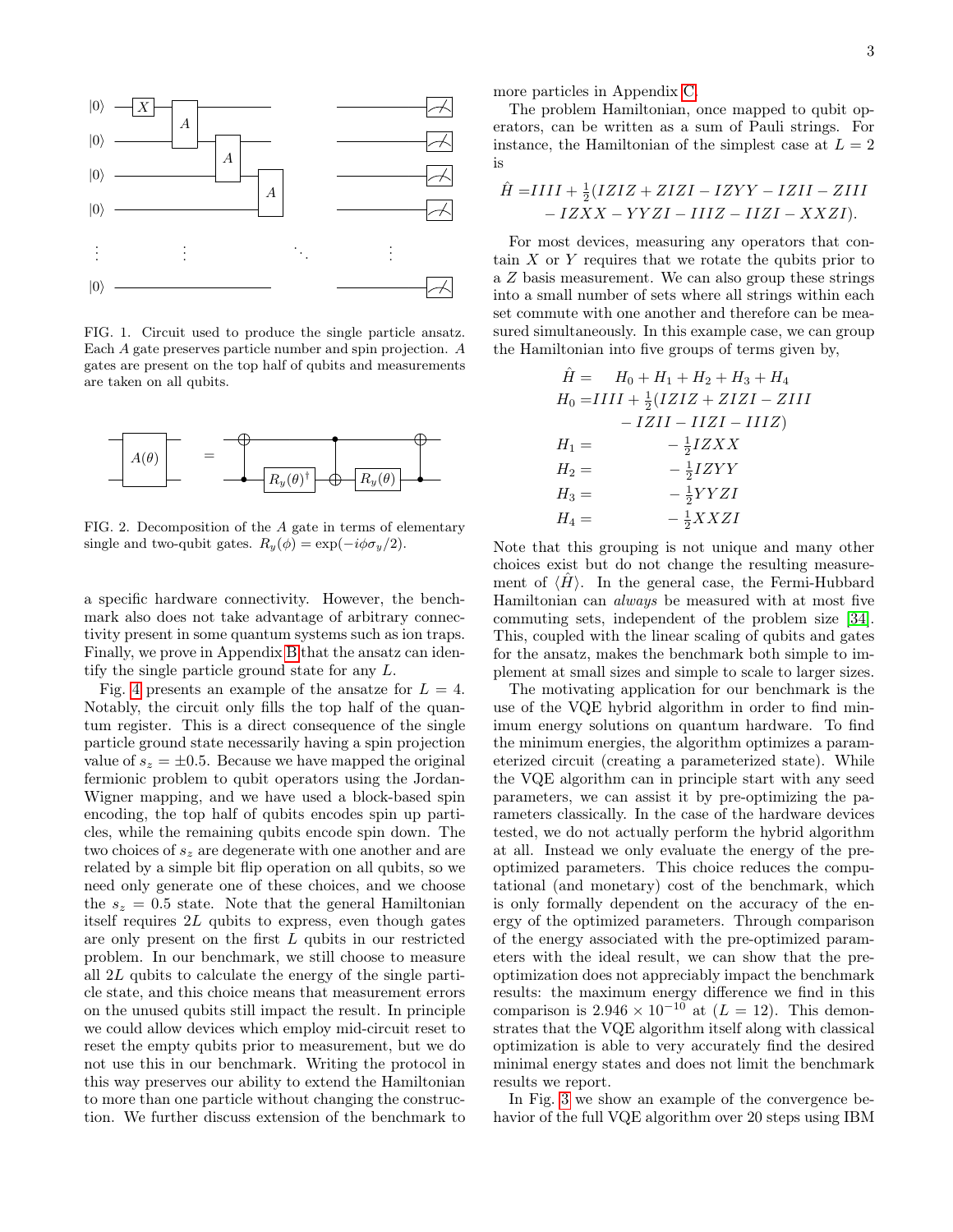

<span id="page-3-2"></span>FIG. 3. VQE convergence using the COBYLA optimizer over 20 steps on IBM Guadalupe hardware, using an initial point seeded from an ideal simulation and using a fixed initial point of [0,0].

Guadalupe for the 3-site Fermi Hubbard benchmark. We plot the convergence for two different sets of initial parameters: one with initial parameters arbitrarily fixed to zero and the second with the classically pre-optimized parameters. The use of the ideal parameters assists by improving the minimum number of steps before convergence of the optimizer but is not necessary. This simple case with only two parameters indicates the expected result that the VQE algorithm is able to converge on hardware eventually without the need of any specific initial point derived from simulation.

The issue of how to optimize hybrid performance with respect to splitting resources between VQE evaluations and classical pre-optimization for large application instances is an interesting and important problem. Performing poorly at this optimization could impact very large instances of our Fermi length benchmark and is an example of how the benchmark evaluates both hardware and software aspects of NISQ devices; however, the instances here are too small for the difficulty of classical optimization to have an impact.

# <span id="page-3-0"></span>III. RESULTS

We run the benchmark described in the previous section on nine devices provided by IBM, Rigetti Computing, and IonQ. We accessed private IBM devices (7 total) through IBM Qiskit software [\[42\]](#page-7-15). We accessed IonQ and Rigetti devoces through Amazon Web Services' BraKet software.

For each choice of chain length, we seed the hardware evaluations by first running a simulator of the VQE algorithm using the high-performance Qulacs software package [\[43\]](#page-7-16). These simulations provide optimal parameters  $\theta_i$  for each choice of L that we use to initialize the same problem on the quantum devices. For all hardware, we evaluate the energy at the fixed seed parameter values in order to reduce cost. The benchmark evaluation relies



<span id="page-3-1"></span>FIG. 4. Example symmetry based ansatz for  $L = 4$ , composed of three simplified A gates and three parameters. While gates are only required on the first L qubits, measurement of all  $N = 2L$  qubits is performed to calculate the energy of the Hamiltonian defined on N qubits.

only on the energy evaluation of this single point for each L. The Qulacs classical simulation is not a required step for the actual VQE algorithm; in principle, the same results can be obtained by implementing more steps of the hybrid algorithm on the quantum hardware at a greater cost to the quantum devices.

For each device, we run the benchmark for increasing chain lengths starting with  $L = 2$  and terminating when the benchmark performance is severely degraded or when the maximum system size is reached. For all hardware devices, we fixed the number of repetitions (shots) to 8192. In Table [I](#page-4-0) we capture the qubit number, the quantum volume reported elsewhere in literature, and our benchmark result for each device. Of the nine devices we benchmarked, five were able to run to their full physical limit, while the remaining four were terminated early (note that the protocol requires an even number of qubits).

We show the raw energies computed using each device in Fig. [5.](#page-4-1) In the right panel, we show the raw results and we observe that the superconducting devices typically have larger errors than the IonQ device, which performs well through  $L = 5$  (with the exception of  $L = 4$ ). Most devices visually follow the trend of the ideal energy at short chain lengths before crossing a threshold and drifting further away from the exact energy. This makes the benchmark easy to evaluate qualitatively. However, either due to noise in hardware or differences in software optimization, the threshold can be difficult to identify exactly, e.g., for the IBM Brooklyn device which performs better at length 9 than at length 8. For this reason we establish in the following paragraphs a criterion that condenses the benchmark results to a single number for report.

We find that the explanatory power of the benchmark results benefits from the option of including standardized State Preparation And Measurement (SPAM) error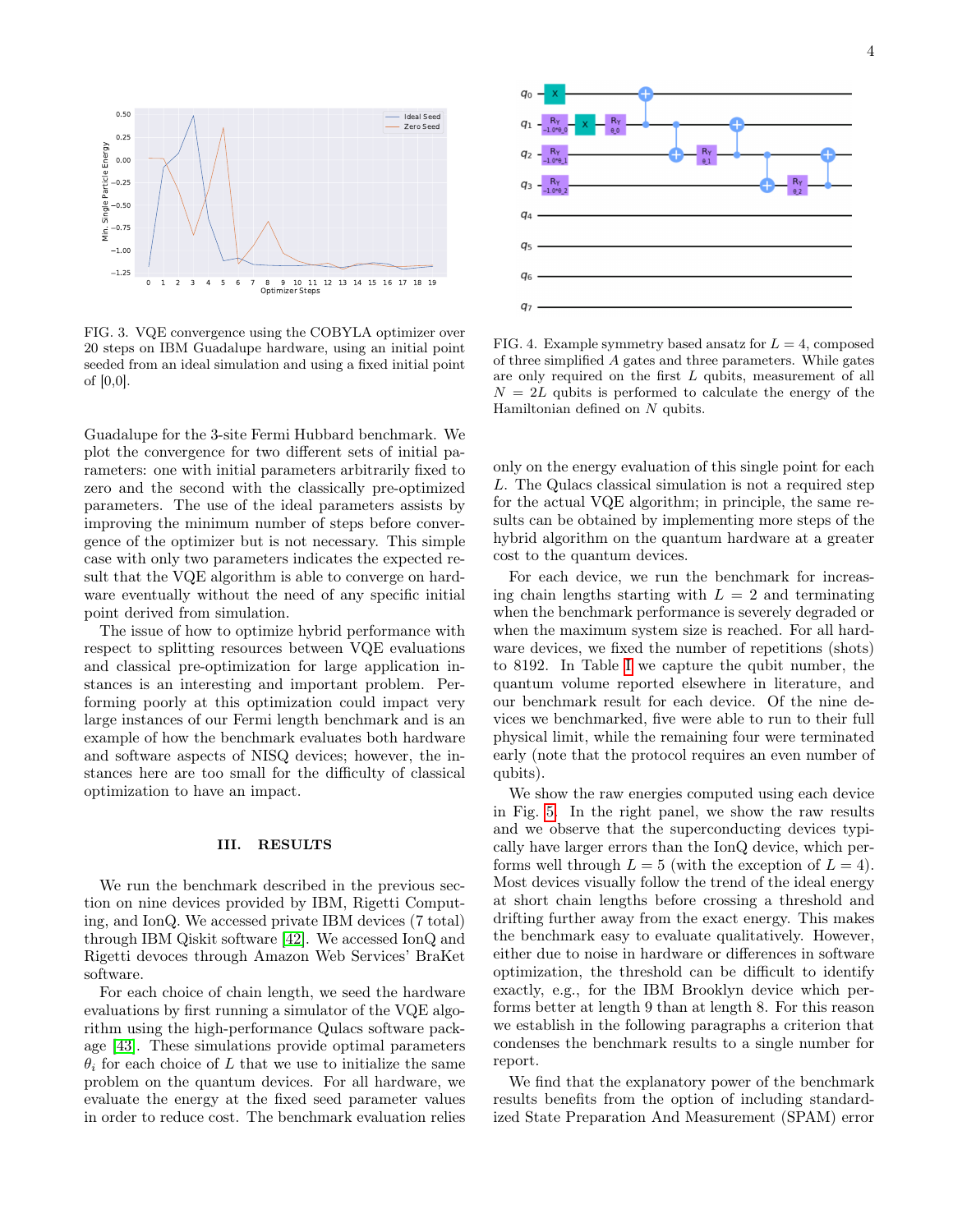

<span id="page-4-1"></span>FIG. 5. (Left) Raw data of the single particle energy as a function of Fermi-Hubbard chain length  $(N = 2L)$ . In all cases, error bars are smaller than marker size. (Right) Mitigated data of the single particle energy after SPAM error mitigation. Data points are horizontally offset slightly from their integer values to reduce clutter.

| Device          | Max. Qubits $\log(QV)$ $L^*$ |   | (R)   |       |
|-----------------|------------------------------|---|-------|-------|
|                 |                              |   |       |       |
| Jakarta         |                              |   | $4*$  |       |
| Casablanca      |                              | 5 | 6     |       |
| Guadalupe       | 16                           | 5 | $0^*$ | $10*$ |
| Toronto         | 27                           | 5 | $0^*$ | $6*$  |
| Mumbai          | 27                           |   | $0^*$ | $16*$ |
| Montreal        | 27                           |   | $4*$  | 24    |
| <b>Brooklyn</b> | 65                           | 5 | $10*$ | 24    |
| $\text{IonQ}$   | 11                           |   | $6*$  | 10    |
| Rigetti Aspen9  | 32                           |   | $0*$  | n*    |

<span id="page-4-0"></span>TABLE I. Table of devices used in our benchmark along with their maximum usable qubits, quantum volume (where available) and the result of our benchmark.  $L^*$  lists the maximum number of qubits (twice the chain length) used which pass the benchmark for both the raw (R.) and mitigated (M.) results. A symbol of (\*) denotes benchmarks which were terminated because they exceeded the threshold error score, otherwise the benchmark is run up to the maximum size allowed by each device or post processing. We used  $10^{-3}$  as our error score threshold for passing the benchmark as described in the body text.

mitigation in the protocol. We describe our approach to SPAM mitigation in Appendix [D.](#page-9-0) SPAM mitigation leads to significantly better energy estimation across most devices tested. The results of applying the SPAM mitigation are shown in right panel of Fig. [5,](#page-4-1) and here the hard-

ware results track the ideal results more closely than in the left panel, though significant errors are still present. When characterizing the performance of a device with our benchmark, we consider the performance obtained after SPAM mitigation to be the primary result. However, we note that this mitigation technique can require significant classical computing resources for large problem sizes. For this reason, we only include benchmark results up to 24 qubits. We also present the raw (unmitigated) results in both the figure and the table of results for comparison.

In order to distill the benchmark to a single number, we choose a benchmark score inspired by the accuracy requirement in the LINPACK benchmark [\[44\]](#page-7-17). We define our error score by:

Error Score = 
$$
\frac{1}{\sqrt{M}} \times |\langle E \rangle - E_{gs}|/L,
$$
 (4)

where  $\langle E \rangle$  is the measured energy from the quantum device, after SPAM mitigation,  $E_{gs}$  is the known classical result, L is the chain length, and  $M = 8192$  is the number of shots in each measurement. As we run our benchmark for increasing  $L$ , we note the first length occurrence  $L^* + 1$  for which each device has an error score greater than  $10^{-3}$ , and we report that the device passes the benchmark up to a length  $L^*$ . The threshold value of 10<sup>−</sup><sup>3</sup> was chosen arbitrarily. It may be useful to con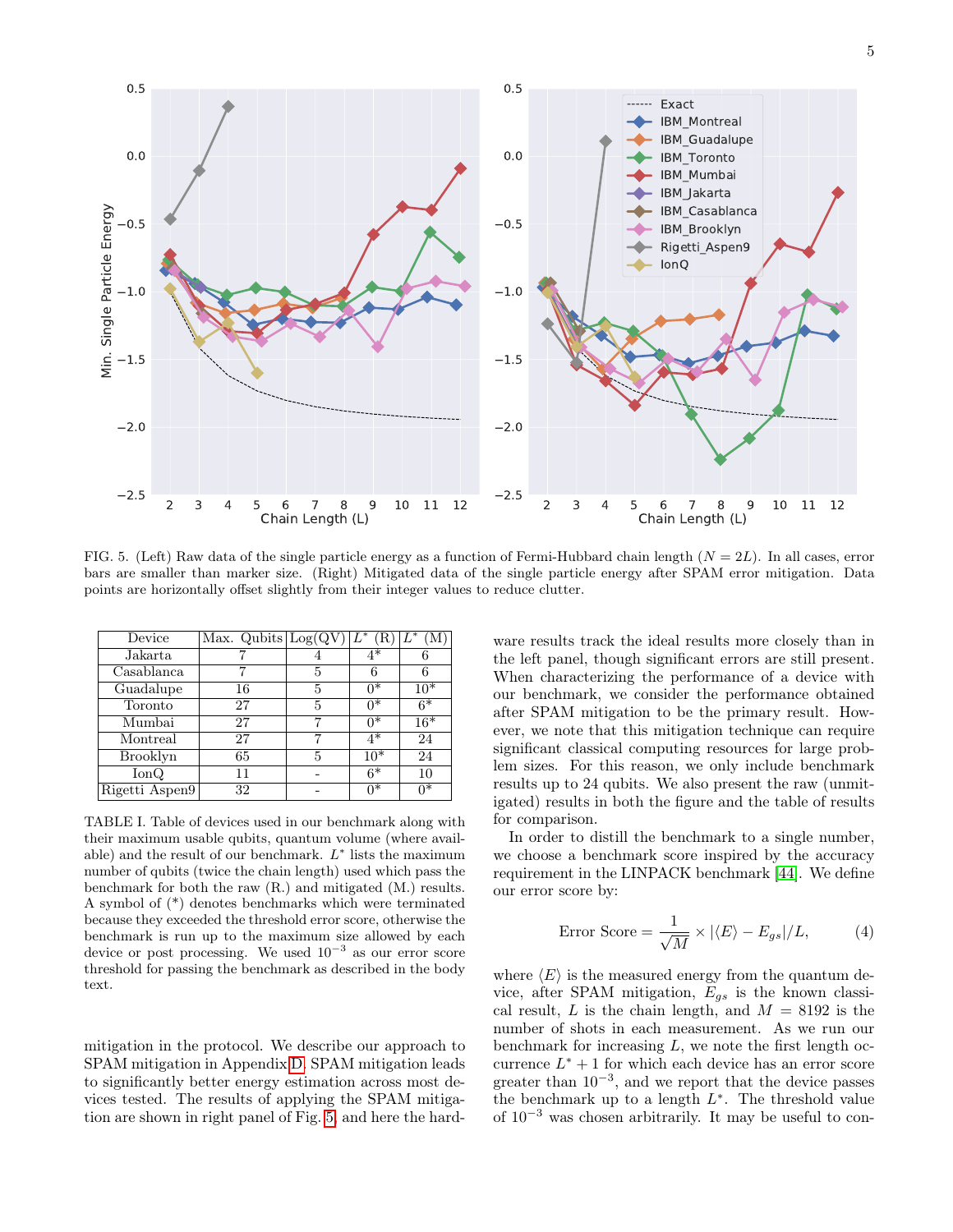sider other threshold values in the future, however this alteration of the benchmark should be reported clearly for the sake of fair comparison. We capture the error score for each device and chain length in Fig. [6.](#page-6-10) Here we can clearly determine when each device exceeds our chosen threshold.

According to this metric, IBM's Montreal device, which has one of the largest quantum volume of all devices we tested, also performs very well in our benchmark, based on a combination of large qubit number and low noise. The Montreal device results improved significantly upon applying SPAM mitigation, but others, e.g., IonQ, improve less noticeably. This is expected as the IonQ device typically has significantly smaller SPAM errors than the superconducting devices. See Appendix [D](#page-9-0) for further details regarding SPAM mitigation. We also wish to highlight the smaller IBM devices, Jakarta and Casablanca, which perform well within this benchmark up to their maximum allowed size. We suggest that the lacking performance of the Rigetti Aspen-9 device is due to errors which are not corrected through simple SPAM mitigation techniques and would require more rigorous error mitigation strategies.

# <span id="page-5-5"></span>IV. CONCLUSION

We have proposed and demonstrated an applicationspecific quantum benchmark that is well suited for current and near-term NISQ devices. We have shown that our proposed benchmark scales in small increments of the required quantum resources, giving it the ability to discriminate devices finely. The choice to restrict the

- <span id="page-5-0"></span>[1] John Preskill, "Quantum Computing in the NISQ era and beyond," Quantum 2[, 79 \(2018\).](http://dx.doi.org/ 10.22331/q-2018-08-06-79)
- <span id="page-5-1"></span>[2] Joseph Emerson, Robert Alicki, and Karol Życzkowski, "Scalable noise estimation with random unitary operators," [Journal of Optics B: Quantum and Semiclassical](http://dx.doi.org/ 10.1088/1464-4266/7/10/021) Optics 7[, S347–S352 \(2005\).](http://dx.doi.org/ 10.1088/1464-4266/7/10/021)
- [3] Christoph Dankert, Richard Cleve, Joseph Emerson, and Etera Livine, "Exact and approximate unitary 2-designs and their application to fidelity estimation," [Phys. Rev.](http://dx.doi.org/10.1103/PhysRevA.80.012304) A 80[, 012304 \(2009\).](http://dx.doi.org/10.1103/PhysRevA.80.012304)
- [4] E. Knill, D. Leibfried, R. Reichle, J. Britton, R. B. Blakestad, J. D. Jost, C. Langer, R. Ozeri, S. Seidelin, and D. J. Wineland, "Randomized benchmarking of quantum gates," Phys. Rev. A 77[, 012307 \(2008\).](http://dx.doi.org/ 10.1103/PhysRevA.77.012307)
- [5] Jay M. Gambetta, A. D. Córcoles, S. T. Merkel, B. R. Johnson, John A. Smolin, Jerry M. Chow, Colm A. Ryan, Chad Rigetti, S. Poletto, Thomas A. Ohki, Mark B. Ketchen, and M. Steffen, "Characterization of addressability by simultaneous randomized benchmarking," [Phys. Rev. Lett.](http://dx.doi.org/10.1103/PhysRevLett.109.240504) 109, 240504 (2012).
- [6] Andrew W. Cross, Lev S. Bishop, Sarah Sheldon, Paul D. Nation, and Jay M. Gambetta, "Validating quantum computers using randomized model circuits," [Phys. Rev.](http://dx.doi.org/10.1103/PhysRevA.100.032328)

problem to a single particle subspace of the 1-D Fermi Hubbard model also allows us to exactly solve for the energy at arbitrary L, making the benchmark easy to verify classically at any size.

We applied a well-conditioned symmetry based ansatz and SPAM error mitigation strategy in order to improve the results of energy estimation. This ansatz is hardware agnostic and easily defined for arbitrary L, and we show analytically that it is always able to find the single particle ground state of the supplied 1-D Fermi Hubbarrd model. The primary result of our chosen benchmark clearly discriminates the performance of available quantum testbeds in a way that tracks closely, but not exactly, with the more abstract "algorithmic qubits" metric. Analyses of the impact of SPAM error mitigation and the scaling of the ansatz performance as a function of length provide some clarity about the primary limitations of the devices. The result is a benchmark that is simple to implement and analyze and yet provides good quantitative discrimination between current-generation devices for a problem similar to a commercially-relevant NISQ application.

### V. ACKNOWLEDGEMENT

This research used resources of the Oak Ridge Leadership Computing Facility at the Oak Ridge National Laboratory, which is supported by the Office of Science of the U.S. Department of Energy under Contract No. DE-AC05-00OR22725. We thank John S. Van Dyke and George S. Barron for helpful discussions on the single particle Fermi Hubbard problem.

A 100[, 032328 \(2019\).](http://dx.doi.org/10.1103/PhysRevA.100.032328)

- [7] Nikolaj Moll, Panagiotis Barkoutsos, Lev S Bishop, Jerry M Chow, Andrew Cross, Daniel J Egger, Stefan Filipp, Andreas Fuhrer, Jay M Gambetta, Marc Ganzhorn, Abhinav Kandala, Antonio Mezzacapo, Peter Müller, Walter Riess, Gian Salis, John Smolin, Ivano Tavernelli, and Kristan Temme, "Quantum optimization using variational algorithms on near-term quantum devices," [Quan](http://dx.doi.org/ 10.1088/2058-9565/aab822)[tum Science and Technology](http://dx.doi.org/ 10.1088/2058-9565/aab822) 3, 030503 (2018).
- <span id="page-5-2"></span>[8] Robin Blume-Kohout and Kevin C. Young, "A volumetric framework for quantum computer benchmarks," Quantum 4[, 362 \(2020\).](http://dx.doi.org/ 10.22331/q-2020-11-15-362)
- <span id="page-5-3"></span>[9] Yudong Cao, Jonathan Romero, Jonathan P. Olson, Matthias Degroote, Peter D. Johnson, Mária Kieferová, Ian D. Kivlichan, Tim Menke, Borja Peropadre, Nicolas P. D. Sawaya, Sukin Sim, Libor Veis, and Alán Aspuru-Guzik, "Quantum chemistry in the age of quantum computing," Chemical Reviews 119[, 10856–10915 \(2019\).](http://dx.doi.org/10.1021/acs.chemrev.8b00803)
- <span id="page-5-4"></span>[10] Frank Arute, Kunal Arya, Ryan Babbush, Dave Bacon, Joseph C. Bardin, Rami Barends, Sergio Boixo, Michael Broughton, Bob B. Buckley, David A. Buell, Brian Burkett, Nicholas Bushnell, Yu Chen, Zijun Chen, Benjamin Chiaro, Roberto Collins, William Courtney,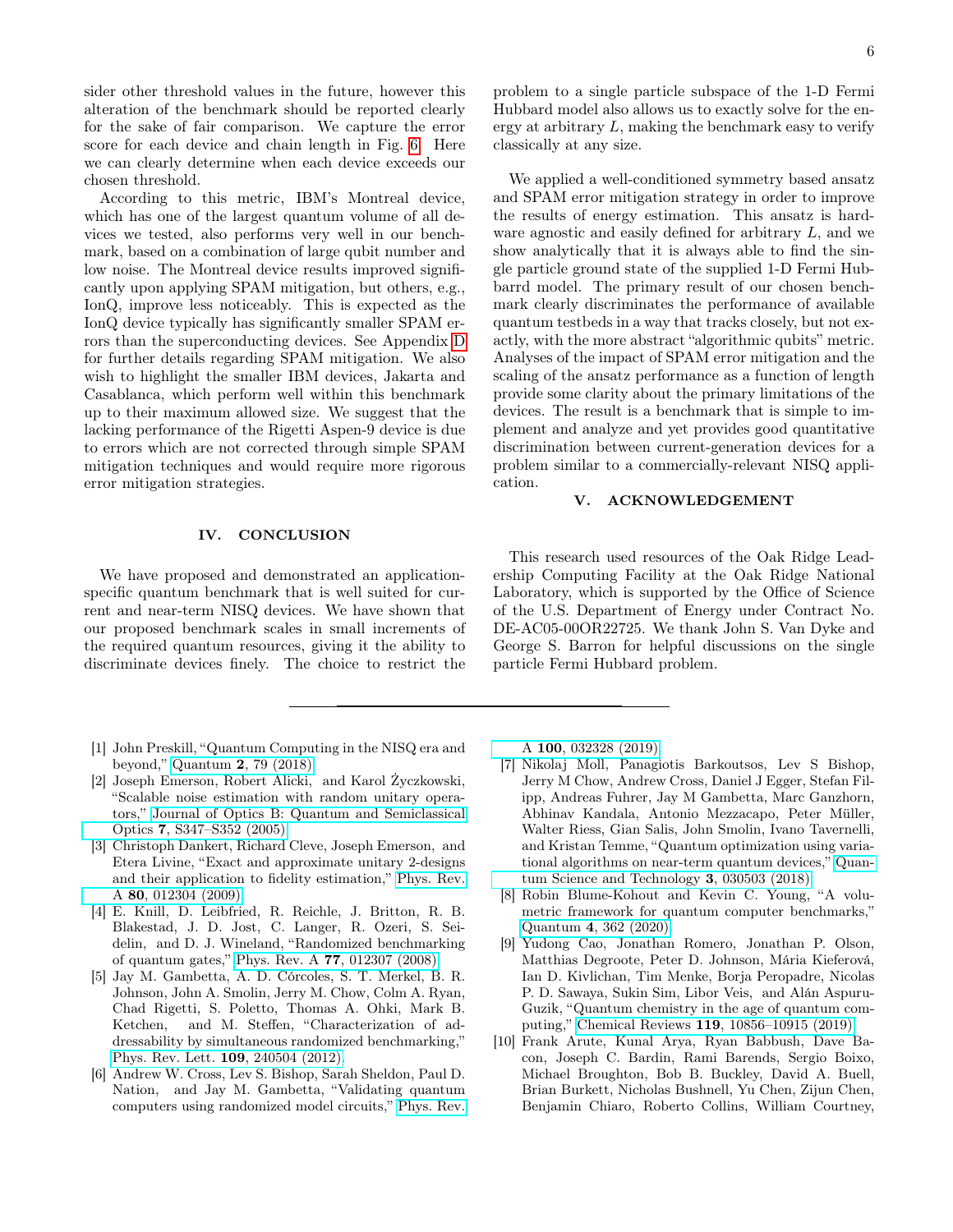

<span id="page-6-10"></span>FIG. 6. Error score of each device, grouped by chain length (lower error score indicates a better result). An error threshold (dashed) is shown at a value of  $10^{-3}$ . For each device, when the first violation of this threshold is found, the device is said to have failed the benchmark.

Sean Demura, Andrew Dunsworth, Edward Farhi, Austin Fowler, Brooks Foxen, Craig Gidney, Marissa Giustina, Rob Graff, Steve Habegger, Matthew P. Harrigan, Alan Ho, Sabrina Hong, Trent Huang, William J. Huggins, Lev Ioffe, Sergei V. Isakov, Evan Jeffrey, Zhang Jiang, Cody Jones, Dvir Kafri, Kostyantyn Kechedzhi, Julian Kelly, Seon Kim, Paul V. Klimov, Alexander Korotkov, Fedor Kostritsa, David Landhuis, Pavel Laptev, Mike Lindmark, Erik Lucero, Orion Martin, John M. Martinis, Jarrod R. McClean, Matt McEwen, Anthony Megrant, Xiao Mi, Masoud Mohseni, Wojciech Mruczkiewicz, Josh Mutus, Ofer Naaman, Matthew Neeley, Charles Neill, Hartmut Neven, Murphy Yuezhen Niu, Thomas E. O'Brien, Eric Ostby, Andre Petukhov, Harald Putterman, Chris Quintana, Pedram Roushan, Nicholas C. Rubin, Daniel Sank, Kevin J. Satzinger, Vadim Smelyanskiy, Doug Strain, Kevin J. Sung, Marco Szalay, Tyler Y. Takeshita, Amit Vainsencher, Theodore White, Nathan Wiebe, Z. Jamie Yao, Ping Yeh, and Adam Zalcman, "Hartreefock on a superconducting qubit quantum computer," Science 369[, 1084–1089 \(2020\).](http://dx.doi.org/10.1126/science.abb9811)

- <span id="page-6-0"></span>[11] Edward Farhi, Jeffrey Goldstone, and Sam Gutmann, "A quantum approximate optimization algorithm," (2014), [arXiv:1411.4028 \[quant-ph\].](http://arxiv.org/abs/1411.4028)
- [12] Edward Farhi and Aram W Harrow, "Quantum supremacy through the quantum approximate optimization algorithm," (2019), [arXiv:1602.07674 \[quant-ph\].](http://arxiv.org/abs/1602.07674)
- [13] Giacomo Nannicini, "Performance of hybrid quantumclassical variational heuristics for combinatorial optimization," Phys. Rev. E 99[, 013304 \(2019\).](http://dx.doi.org/10.1103/PhysRevE.99.013304)
- [14] Joel Rajakumar, Jai Moondra, Swati Gupta, and Creston D. Herold, "Generating target graph couplings for qaoa from native quantum hardware couplings," (2020), [arXiv:2011.08165 \[quant-ph\].](http://arxiv.org/abs/2011.08165)
- <span id="page-6-1"></span>[15] Simon Martiel, Thomas Ayral, and Cyril Allouche, "Benchmarking quantum co-processors in an applicationcentric, hardware-agnostic and scalable way," (2021),

[arXiv:2102.12973 \[quant-ph\].](http://arxiv.org/abs/2102.12973)

- <span id="page-6-2"></span>[16] Iulia Buluta and Franco Nori, "Quantum simulators," Science 326[, 108–111 \(2009\).](http://dx.doi.org/10.1126/science.1177838)
- <span id="page-6-3"></span>[17] Joseph W. Britton, Brian C. Sawyer, Adam C. Keith, C.-C. Joseph Wang, James K. Freericks, Hermann Uys, Michael J. Biercuk, and John J. Bollinger, "Engineered two-dimensional ising interactions in a trapped-ion quantum simulator with hundreds of spins," [Nature](http://dx.doi.org/ https://doi.org/10.1038/nature10981) 484, 489 [\(2012\).](http://dx.doi.org/ https://doi.org/10.1038/nature10981)
- <span id="page-6-4"></span>[18] Jacob Biamonte, Peter Wittek, Nicola Pancotti, Patrick Rebentrost, Nathan Wiebe, and Seth Lloyd, "Quantum machine learning," Nature 549[, 195 \(2012\).](http://dx.doi.org/https://doi.org/10.1038/nature23474)
- <span id="page-6-5"></span>[19] Maria Schuld, Ilya Sinayskiy, and Francesco Petruccione, "An introduction to quantum machine learning," [Con](http://dx.doi.org/ 10.1080/00107514.2014.964942)[temporary Physics](http://dx.doi.org/ 10.1080/00107514.2014.964942) 56, 172–185 (2015).
- <span id="page-6-6"></span>[20] Pierre-Luc Dallaire-Demers, Michał Stęchły, Jerome F. Gonthier, Ntwali Toussaint Bashige, Jonathan Romero, and Yudong Cao, "An application benchmark for fermionic quantum simulations," (2020), [arXiv:2003.01862 \[quant-ph\].](http://arxiv.org/abs/2003.01862)
- <span id="page-6-7"></span>[21] Amir H. Karamlou, William A. Simon, Amara Katabarwa, Travis L. Scholten, Borja Peropadre, and Yudong Cao, "Analyzing the performance of variational quantum factoring on a superconducting quantum processor," (2021), [arXiv:2012.07825 \[quant-ph\].](http://arxiv.org/abs/2012.07825)
- <span id="page-6-8"></span>[22] A. Peruzzo, J.McClean, P. Shadbolt, M.-H.Yung, X.-Q. Zhou, P.J. Love, A. Aspuru-Guzik, and J. L. O'Brien, "A variational eigenvalue solver on a photonic quantum processor," Nature Commun. 5, 4213 (2014).
- <span id="page-6-9"></span>[23] Abhinav Kandala, Antonio Mezzacapo, Kristan Temme, Maika Takita, Markus Brink, Jerry M Chow, and Jay M Gambetta, "Hardware-efficient variational quantum eigensolver for small molecules and quantum magnets," Nature 549, 242–246 (2017).
- [24] Daochen Wang, Oscar Higgott, and Stephen Brierley, "Accelerated variational quantum eigensolver," [Phys.](http://dx.doi.org/10.1103/PhysRevLett.122.140504) Rev. Lett. 122[, 140504 \(2019\).](http://dx.doi.org/10.1103/PhysRevLett.122.140504)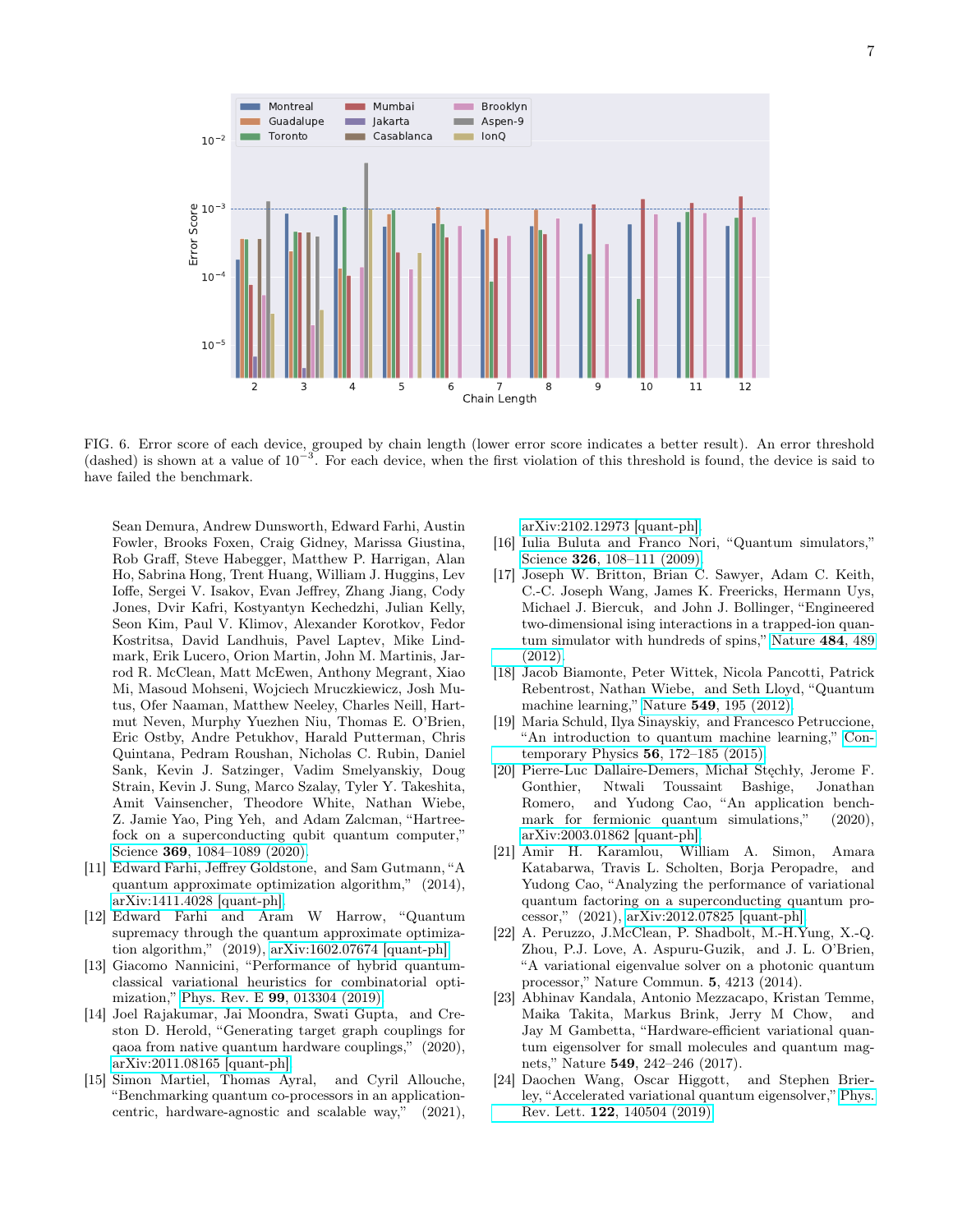- [25] Robert M. Parrish, Edward G. Hohenstein, Peter L. McMahon, and Todd J. Martínez, "Quantum computation of electronic transitions using a variational quantum eigensolver," [Phys. Rev. Lett.](http://dx.doi.org/10.1103/PhysRevLett.122.230401) 122, 230401 (2019).
- <span id="page-7-1"></span>[26] B. T. Gard, L. H. Zhu, G. S. Barron, N. J. Mayhall, S. E. Economou, and E. Barnes, "Efficient symmetrypreserving state preparation circuits for the variational quantum eigensolver algorithm," npj Quant. Inf. 6 (2020).
- [27] Alexander J. McCaskey, Zachary P. Parks, Jacek Jakowski, Shirley V. Moore, Titus D. Morris, Travis S. Humble, and Raphael C. Pooser, "Quantum chemistry as a benchmark for near-term quantum computers," [npj](http://dx.doi.org/ 10.1038/s41534-019-0209-0) [Quant. Inf.](http://dx.doi.org/ 10.1038/s41534-019-0209-0) 5, 99 (2019).
- <span id="page-7-0"></span>[28] Chris Cade, Lana Mineh, Ashley Montanaro, and Stasja Stanisic, "Strategies for solving the fermi-hubbard model on near-term quantum computers," [Physical Review B](http://dx.doi.org/ 10.1103/physrevb.102.235122) 102 [\(2020\), 10.1103/physrevb.102.235122.](http://dx.doi.org/ 10.1103/physrevb.102.235122)
- <span id="page-7-2"></span>[29] George S. Barron, Bryan T. Gard, Orien J. Altman, Nicholas J. Mayhall, Edwin Barnes, and Sophia E. Economou, "Preserving symmetries for variational quantum eigensolvers in the presence of noise," [Phys. Rev.](http://dx.doi.org/10.1103/PhysRevApplied.16.034003) Applied 16[, 034003 \(2021\).](http://dx.doi.org/10.1103/PhysRevApplied.16.034003)
- <span id="page-7-18"></span>[30] Kübra Yeter-Aydeniz, Bryan T. Gard, Jacek Jakowski, Swarnadeep Majumder, George S. Barron, George Siopsis, Travis S. Humble, and Raphael C. Pooser, "Benchmarking quantum chemistry computations with variational, imaginary time evolution, and krylov space solver algorithms," [Advanced Quantum Technologies , 2100012.](http://dx.doi.org/ https://doi.org/10.1002/qute.202100012)
- <span id="page-7-3"></span>[31] Panagiotis Kl. Barkoutsos, Jerome F. Gonthier, Igor Sokolov, Nikolaj Moll, Gian Salis, Andreas Fuhrer, Marc Ganzhorn, Daniel J. Egger, Matthias Troyer, Antonio Mezzacapo, Stefan Filipp, and Ivano Tavernelli, "Quantum algorithms for electronic structure calculations: Particle-hole hamiltonian and optimized wavefunction expansions," Phys. Rev. A 98[, 022322 \(2018\).](http://dx.doi.org/10.1103/PhysRevA.98.022322)
- <span id="page-7-4"></span>[32] "Ionq algorithmic qubits," [https://ionq.com/posts/](https://ionq.com/posts/december-09-2020-scaling-quantum-computer-roadmap) [december-09-2020-scaling-quantum-computer-roadmap](https://ionq.com/posts/december-09-2020-scaling-quantum-computer-roadmap), accessed: 2021-08-3.
- <span id="page-7-5"></span>[33] Eduardo Fradkin, "Jordan-wigner transformation for quantum-spin systems in two dimensions and fractional statistics," Phys. Rev. Lett. 63[, 322–325 \(1989\).](http://dx.doi.org/10.1103/PhysRevLett.63.322)
- <span id="page-7-6"></span>[34] Chris Cade, Lana Mineh, Ashley Montanaro, and Stasja Stanisic, "Strategies for solving the fermi-hubbard model on near-term quantum computers," [Phys. Rev. B](http://dx.doi.org/ 10.1103/PhysRevB.102.235122) 102, [235122 \(2020\).](http://dx.doi.org/ 10.1103/PhysRevB.102.235122)
- <span id="page-7-7"></span>[35] Elliott H. Lieb and F.Y. Wu, "The one-dimensional hubbard model: a reminiscence," [Physica A: Statistical Me](http://dx.doi.org/ https://doi.org/10.1016/S0378-4371(02)01785-5)[chanics and its Applications](http://dx.doi.org/ https://doi.org/10.1016/S0378-4371(02)01785-5)  $321$ ,  $1-27$  (2003), statphys-Taiwan-2002: Lattice Models and Complex Systems.
- [36] Vladimir E Korepin and Fabian H L Eβler, [Exactly Solvable Models of Strongly Corre](http://dx.doi.org/10.1142/2148)[lated Electrons](http://dx.doi.org/10.1142/2148) (WORLD SCIENTIFIC, 1994) [https://www.worldscientific.com/doi/pdf/10.1142/2148.](http://arxiv.org/abs/https://www.worldscientific.com/doi/pdf/10.1142/2148)
- <span id="page-7-8"></span>[37] John S. Van Dyke, George S. Barron, Nicholas J. Mayhall, Edwin Barnes, and Sophia E. Economou, "Preparing bethe ansatz eigenstates on a quantum computer," (2021), [arXiv:2103.13388 \[quant-ph\].](http://arxiv.org/abs/2103.13388)
- <span id="page-7-9"></span>[38] Andrei Osipov, "Evaluation of small elements of the eigenvectors of certain symmetric tridiagonal matrices with high relative accuracy," [Applied and Computational](http://dx.doi.org/ https://doi.org/10.1016/j.acha.2015.12.002) [Harmonic Analysis](http://dx.doi.org/ https://doi.org/10.1016/j.acha.2015.12.002) 43, 173–211 (2017).
- <span id="page-7-10"></span>[39] Panagiotis Kl. Barkoutsos, Jerome F. Gonthier, Igor Sokolov, Nikolaj Moll, Gian Salis, Andreas Fuhrer, Marc



<span id="page-7-13"></span>FIG. 7. Since the initial state is fixed, we can simplify the first A gate (the top most) in the general circuit shown in Fig. [1.](#page-2-0)

Ganzhorn, Daniel J. Egger, Matthias Troyer, Antonio Mezzacapo, Stefan Filipp, and Ivano Tavernelli, "Quantum algorithms for electronic structure calculations: Particle-hole hamiltonian and optimized wavefunction expansions," Phys. Rev. A 98[, 022322 \(2018\).](http://dx.doi.org/10.1103/PhysRevA.98.022322)

- <span id="page-7-11"></span>[40] Alexey Uvarov, Jacob D. Biamonte, and Dmitry Yudin, "Variational quantum eigensolver for frustrated quantum systems," Phys. Rev. B 102[, 075104 \(2020\).](http://dx.doi.org/ 10.1103/PhysRevB.102.075104)
- <span id="page-7-12"></span>[41] Arthur G. Rattew, Shaohan Hu, Marco Pistoia, Richard Chen, and Steve Wood, "A domain-agnostic, noise-resistant, hardware-efficient evolutionary variational quantum eigensolver," (2020), [arXiv:1910.09694](http://arxiv.org/abs/1910.09694) [\[quant-ph\].](http://arxiv.org/abs/1910.09694)
- <span id="page-7-15"></span>[42] https://github.com/qiskit/qiskit, ["Qiskit: An open](http://dx.doi.org/ 10.5281/zenodo.2562110)[source framework for quantum computing,"](http://dx.doi.org/ 10.5281/zenodo.2562110) (2019).
- <span id="page-7-16"></span>[43] Yasunari Suzuki, Yoshiaki Kawase, Yuya Masumura, Yuria Hiraga, Masahiro Nakadai, Jiabao Chen, Ken M. Nakanishi, Kosuke Mitarai, Ryosuke Imai, Shiro Tamiya, Takahiro Yamamoto, Tennin Yan, Toru Kawakubo, Yuya O. Nakagawa, Yohei Ibe, Youyuan Zhang, Hirotsugu Yamashita, Hikaru Yoshimura, Akihiro Hayashi, and Keisuke Fujii, "Qulacs: a fast and versatile quantum circuit simulator for research purpose," (2020), [arXiv:2011.13524 \[quant-ph\].](http://arxiv.org/abs/2011.13524)
- <span id="page-7-17"></span>[44] Jack J. Dongarra, Piotr Luszczek, and Antoine Petitet, "The linpack benchmark: past, present and future," [Concurrency and Computa](http://dx.doi.org/ https://doi.org/10.1002/cpe.728)[tion: Practice and Experience](http://dx.doi.org/ https://doi.org/10.1002/cpe.728) 15, 803–820 (2003), [https://onlinelibrary.wiley.com/doi/pdf/10.1002/cpe.728.](http://arxiv.org/abs/https://onlinelibrary.wiley.com/doi/pdf/10.1002/cpe.728)
- <span id="page-7-19"></span>[45] "Qiskit spam mitigation," [https://qiskit.](https://qiskit.org/textbook/ch-quantum-hardware/measurement-error-mitigation.html) [org/textbook/ch-quantum-hardware/](https://qiskit.org/textbook/ch-quantum-hardware/measurement-error-mitigation.html) [measurement-error-mitigation.html](https://qiskit.org/textbook/ch-quantum-hardware/measurement-error-mitigation.html), accessed: 2021-08-4.

### <span id="page-7-14"></span>Appendix A: A Gate Simplification

Our efficient ansatz is constructed from a single  $X$  gate and many primitive A gates. Due to the construction of the circuit, we can always simplify the general decomposition of the A gate presented in the main text without changing the overall calculation implemented by the circuit. Since the circuit always begins with an X gate on the first qubit, we can simplify the first A gate as shown in Fig. [7.](#page-7-13) We can simplify all other A gates as shown in Fig. [8.](#page-8-0) These simplifications are significant improvements for current NISQ devices, which are heavily limited by two-qubit gate error rates.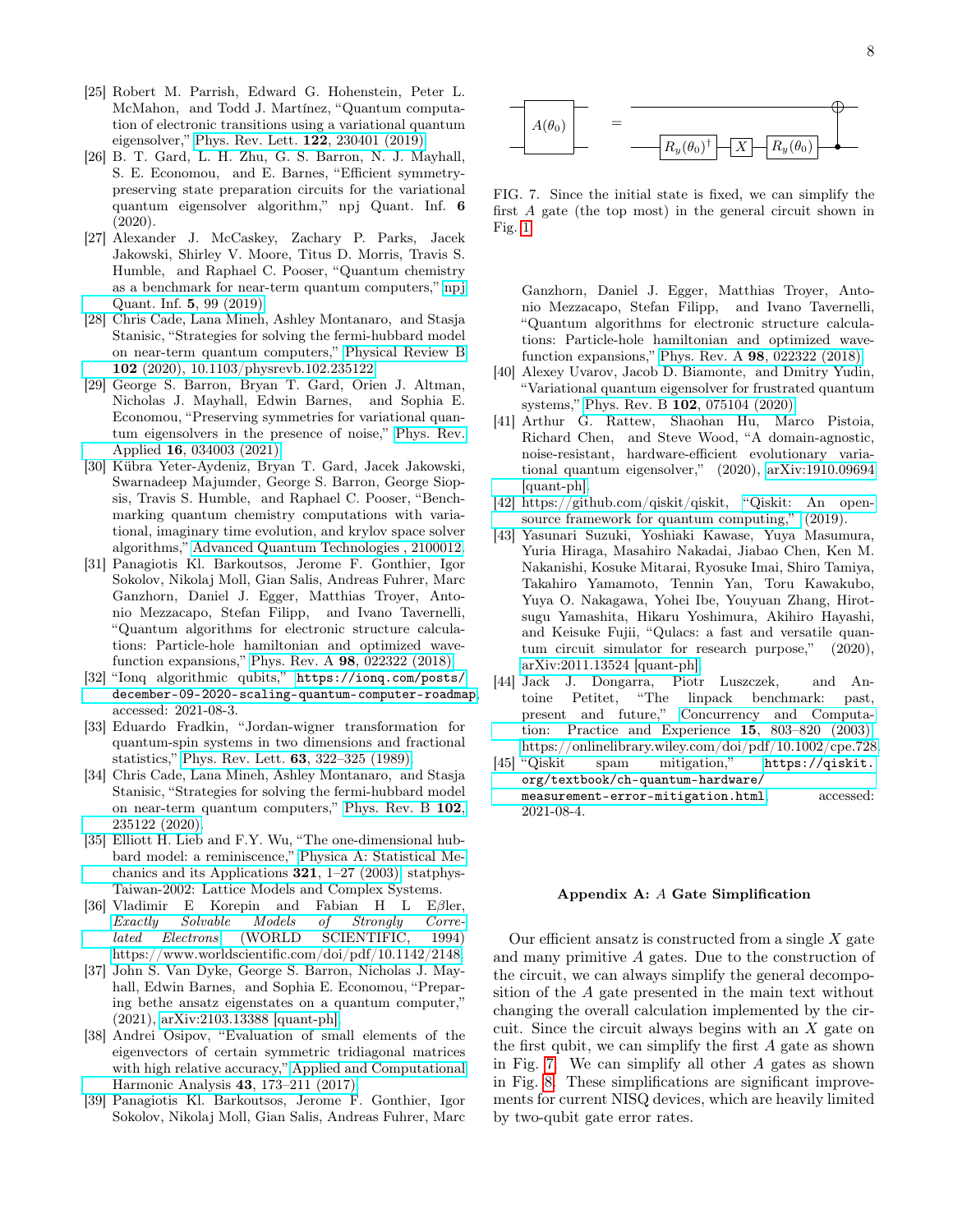

<span id="page-8-0"></span>FIG. 8. Simplification of all  $A(n > 0)$  gates in the general circuit except for the first gate, which follows the simplification shown in Fig. [7.](#page-7-13)

### <span id="page-8-1"></span>Appendix B: Exact Ansatz

In the main text we have used an ansatz that is composed of particle conserving gates that can be decomposed into two or less CNOT gates for the fixed input state we have considered. It is straightforward to show that the ansatz described in the main text is always able to produce any single particle state, and, consequently, that optimization over the parameters of the ansatz can always find the single-particle ground state energy. Consider the first application of an A gate onto the fixed input state defined on  $n$  qubits. This first interaction results in the state (up to a global phase),

$$
A_{0,1} |10\cdots 0\rangle = \sin \theta_0 |10\cdots 0\rangle + \cos \theta_0 |01\cdots 0\rangle \equiv |s_0\rangle,
$$

where  $A_{i,i+1}$  is the gate acting on qubits  $i, i+1$  and has corresponding parameter  $\theta_i$ . The second A gate has a similar action and produces the state

$$
A_{1,2} | s_0 \rangle = \sin \theta_0 | 100 \cdots 0 \rangle + \cos \theta_0 \sin \theta_1 | 010 \cdots 0 \rangle + \cos \theta_0 \cos \theta_1 | 001 \cdots 0 \rangle.
$$

For the general case of our ansatz on  $n$  qubits, we can compactly write the single particle (in lexicographical order) coefficients as

$$
c_0 = \sin \theta_0
$$
  
\n
$$
c_1 = \cos \theta_0 \sin \theta_1
$$
  
\n
$$
c_2 = \cos \theta_0 \cos \theta_1 \sin \theta_2
$$
  
\n
$$
\vdots
$$
  
\n
$$
c_{n-1} = \cos \theta_0 \cdots \cos \theta_{n-1} \sin \theta_n
$$
  
\n
$$
c_n = \cos \theta_0 \cdots \cos \theta_{n-1} \cos \theta_n,
$$

for  $n \geq 2$ . We can see that repeated applications of the ladder of A gates in the ansatz leads to a state whose coefficients have the form of the coordinates of an ndimensional hypersphere. Since this construction can create any valid hyperspherical coordinates, the ansatz is able to specify any superposition of single particle states with real coefficients. This set of states is isomorphic to the target (restricted) subspace for our Fermi-Hubbard problem, and so we guarantee that a correct choice of  $\theta_i$ is capable of creating the ground state of the subspace. Assuming the optimizer software works in an idealized way, it will be capable of finding this ground state and the corresponding minimum energy.

### <span id="page-8-2"></span>Appendix C: Benchmark Extensions

We have chosen to restrict the Fermi length benchmark to the single-particle and spin-up symmetry subspace. The minimum energy single particle state may not be the minimum energy over all particle numbers. Note that our SWAP-like ansatz and fixed initial state ensure that the ansatz cannot generate any states other than single particle states. Therefore, generation of multi-particle states only occurs due quantum errors, and, in their absence, optimizing over the allowed parameters optimizes over the restricted subspace only. This restricted problem requires fewer quantum resources and has a simple closed form solution that we use to simplify the benchmark evaluation. For the one particle subspace we only require that the top half of the qubits are subjected to gates. This simplification is allowed because the oneparticle subspace is made up of two degenerate parts corresponding to spin up and spin down, and either one only requires half of the qubits in our chosen representation.

In the fully general case, we can segregate any Hamiltonian which has a well defined particle number symmetry into spaces based on these particle numbers. The size of the segregated subspaces naturally obeys the form of  $\sum_{m=0}^{n} \binom{n}{m} = 2^n$ . Therefore, the full Hilbert space of size  $2^n$  is broken up into sets of size  $\binom{n}{m}$  for  $m \leq n$  particles. It is easy to see that the single particle subspace is linear in the system size  $\binom{n}{1} = \mathcal{O}(n)$ , while other subspace grow much faster. Notably, the largest subspace is given by the so-called half filling case  $m = n/2$ , which grows exponentially in n.

The subspace size gives us a rough characterization of the classical computational complexity if the solution method is assumed to be brute-force matrix diagonalization within each subspace. Using sparse methods to diagonalize a size  $2^n \times 2^n$  matrix within a smaller block of size  $\mathcal{O}(n^m)$  takes classical resources (time/memory) that scale polynomially in  $n$  for a fixed particle-number subspace  $m$  and exponentially as  $m$  increases, for example if we fix  $m = n/2$ .

For each choice of subspace, we can also quantify the minimum number of parameters required to fully specify a quantum state within this space. The single particle subspace can be written as a linear combination of single particle states defined by

$$
|s\rangle = \alpha |10 \cdots 0\rangle + \beta |01 \cdots 0\rangle + \cdots + \zeta |00 \cdots 1\rangle.
$$

Therefore any real state of the above form can be fully specified with a minimal parameter count of  $\binom{n}{m} - 1 =$  $\binom{n}{1} - 1 = n - 1$  real parameters (minus one due to the normalization requirement) . We are not aware of a quantum ansatz which is capable of matching this minimal parameter count in general. However, an ansatz for less trivial spaces remains an active area of research. Further symmetries of a given Hamiltonian may allow further reductions of these parameter counts, in principle.

If we extend the benchmark to the two particle case and a 2-D lattice structure, there are now two non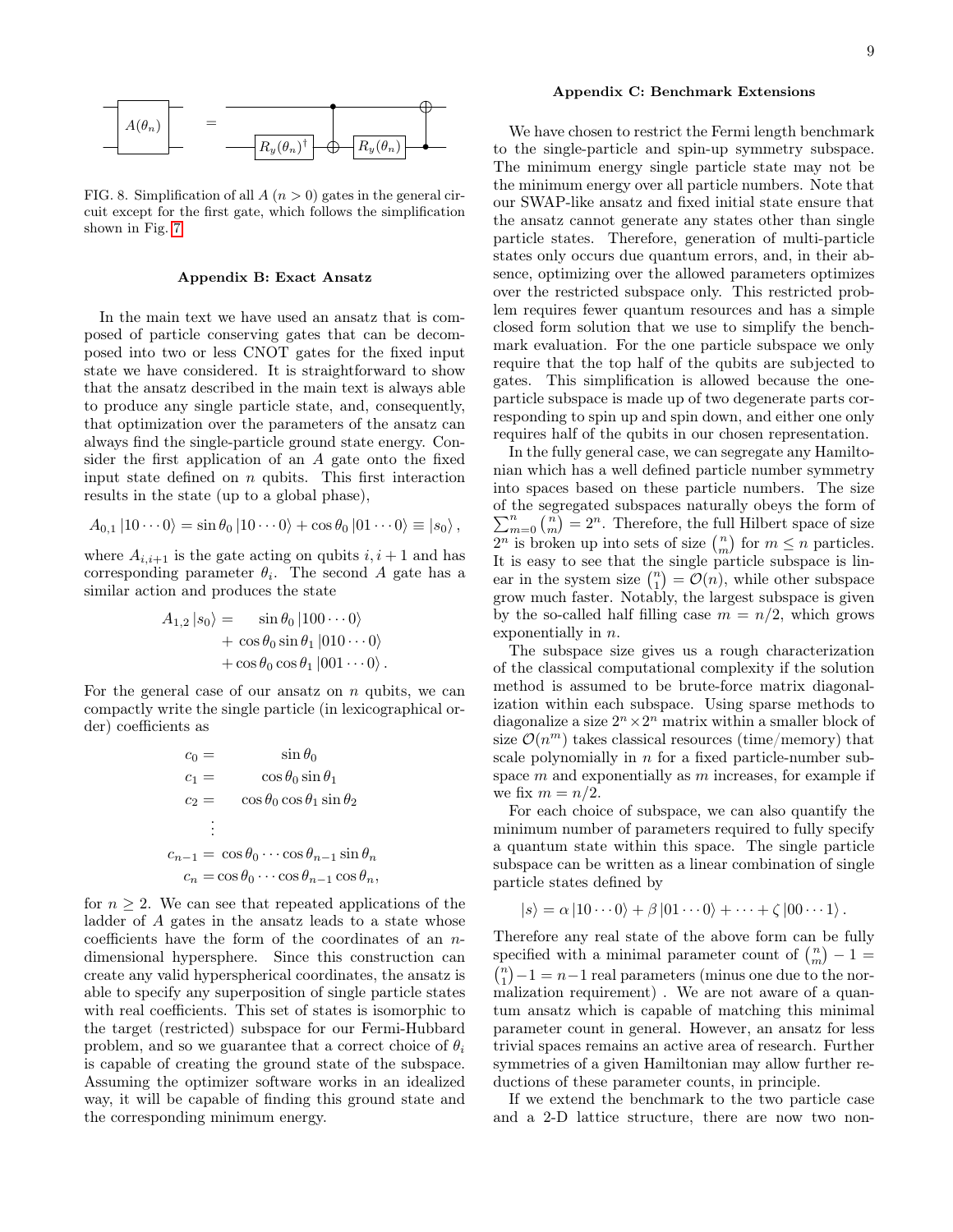degenerate spin subspaces: one where both particles have the same spin (e.g.,  $s_z = \pm 1$ ) and one where they have opposite spins  $(s_z = 0)$ . In the  $s_z = 1$  case, we still only require gates on the top half of the qubits, but the  $s_z = 0$ case requires gates on all qubits.

Results from previous investigations on small problems in quantum chemistry show that a similar ansatz performs well in this two particle subspace [\[26,](#page-7-1) [30\]](#page-7-18). Therefore we can extend the protocol used for the benchmark to evaluation of symmetry subspaces for which an exact classical solution is not necessarily known. Because we want to make this extension straightforward, we insist on using the entire space, and not just the spin-up subspace, in our benchmark protocol. The cost of this is that the benchmark requires twice as many qubits as are truly necessary to solve the restricted problem. This choice is typical of the tradeoff between simplification and application-specificity that must be negotiated for any benchmark.

### <span id="page-9-0"></span>Appendix D: SPAM Mitigation

In order to mitigate errors that occur during state preparation and measurement, we employ a simple construction that maps ideal, intended states to noisy output states using the equation,

$$
M_{ij}x_k = y_k, \t\t(D1)
$$

where  $M_{ij}$  is a scattering matrix relating the ideal input states,  $x_k$ , to their measured noisy output states,  $y_k$  [\[45\]](#page-7-19). Constructing this scattering matrix without restrictions would require measuring independently all  $2^N$ input bit strings for a N qubit system. This is possible, and very effective, for small systems, but becomes untenable rapidly as the number of qubits exceeds 10. However, we can reduce this overhead by assuming that SPAM errors for each qubit are uncorrelated with other qubits. Under this assumption, we only need to prepare two measurement circuits, the all-zero state and the allone state, independent of the number of qubits in the system. The results allow us to populate  $N$  sets of size  $2 \times 2$  scattering matrices  $M_k$ . We then construct the full scattering matrix by  $M_{ij} = M_1 \bigotimes M_2 \bigotimes \cdots M_N$ .

For SPAM mitigation, we intend to relate the noisy output states back to ideal input states, therefore we need to calculate  $M_{ij}^{-1}$  (or its psuedo-inverse in the case of singular values). For the factorized case described above this inversion is not a challenging task. However, actually carrying out the  $M_{ij}^{-1}y_k$  operation is a large calculation in our implementation, even though we avoid explicitly constructing the full  $2^N \times 2^N$  matrix. This calculation is the current bottleneck in our classical post-processing and limits SPAM mitigation to problems with less than 26 qubits.

To further illustrate the impact of the technique, we show in Fig. [9](#page-10-0) the energy correction (difference) between our raw results and the SPAM mitigated results. The figure captures some information about the nature of the errors on the devices; for example the IonQ device corrections are much smaller than for the Rigetti device, and this is consistent with the difference in self-reported measurement error rates between the two devices. We also see that there is a significant component of the error in each case that our mitigation does not remove. These include gate errors and SPAM errors due to correlating or drifting conditions.